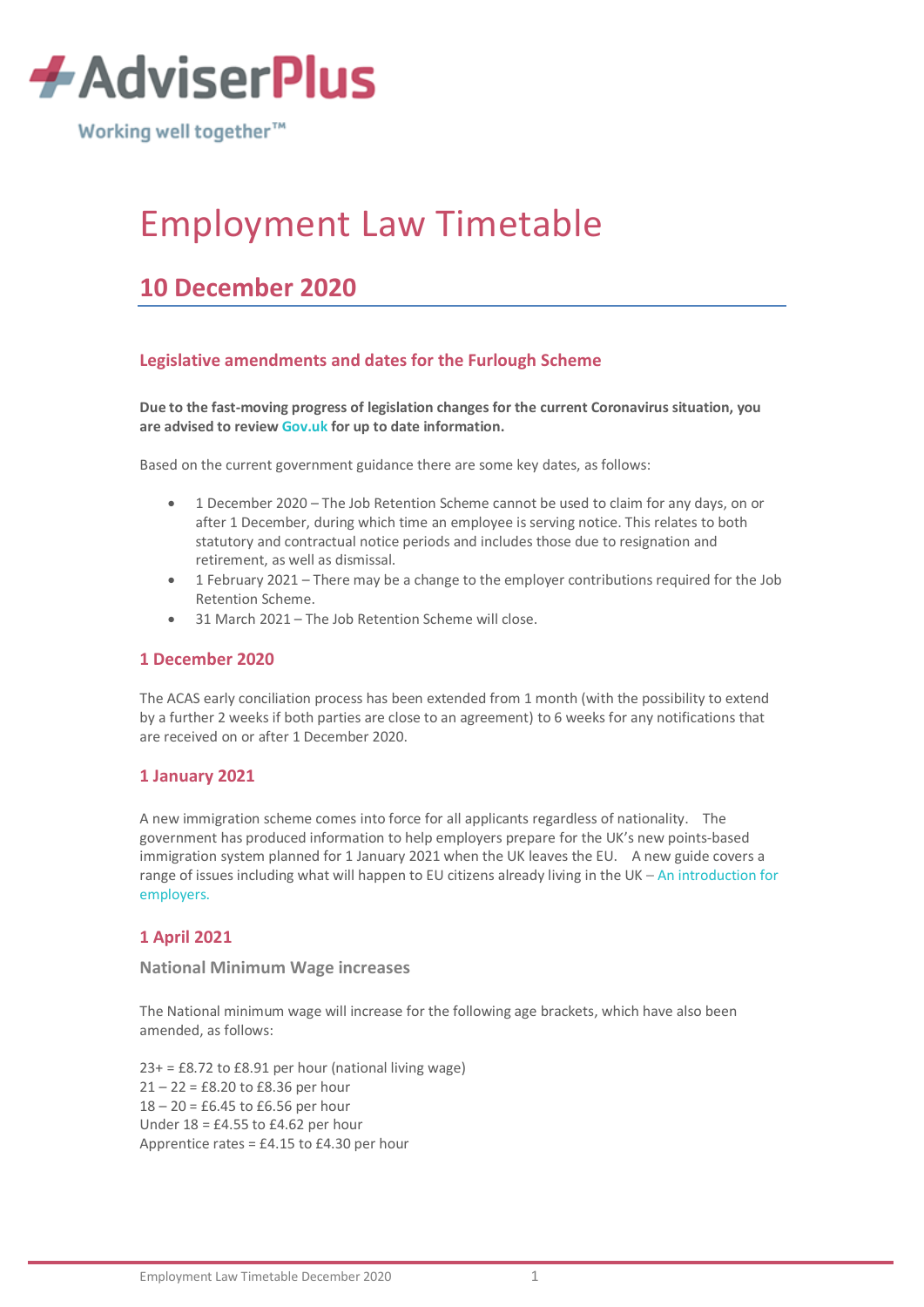

Working well together<sup>™</sup>

# **4 April 2021**

#### **Proposed statutory rates increases**

Increase to statutory maternity pay, paternity pay, adoption pay and shared parental pay increasing from £151.20 to £151.97.

# **6 April 2021**

#### **Proposed SSP rate increase**

Increase to statutory sick pay (SSP) rate increasing from £95.85 to £96.35.

#### **IR35 extension to the private sector**

Large and medium sized organisations in the private sector who engage contractors through [int](https://www.cipd.co.uk/knowledge/fundamentals/emp-law/about/legislation-updates)ermediary companies will be responsible for assessing the employment status of those contractors.

# **30 June 2021**

EU Settlement Scheme closes to applicants.

# **To be confirmed**

#### **New law prohibiting confidentiality clauses in contracts or settlement agreements from preventing disclosures to the police, regulated health and care or legal professionals to be introduced.**

Following government consultation as to whether legislation was needed on this matter, a new law has been confirmed to be set in place. This will ensure victims, for example those of sexual harassment and discrimination, are not placed in circumstances where they believe they cannot make such a disclosure because they have signed a confidentiality agreement. The proposal to outline the limits of confidentiality clauses to individuals will also be taken forward by the introduction of new laws. This will include confidentiality clauses in settlement agreements to set out limits on disclosure, and clauses in employment contracts will legally need to set out their limits in a written statement of particulars.

The new government legislation is awaited, with no set date for implementation currently. In the meantime, advisory bodies including ACAS are planning to update existing guidance and produce new guidance on confidentiality clauses and agreements to ensure organisations have a clear understanding of the law. Organisations should be reviewing current practices to assess whether these will need updating to comply with future legislation.

#### **Extending workers rights to request a more stable working pattern**

Announced in the government's Good Work Plan in 2018, the new right will allow all workers to request a more predictable, stable working pattern after 26 weeks of continuous service with their employer. The government is yet to confirm when this development will come into force.